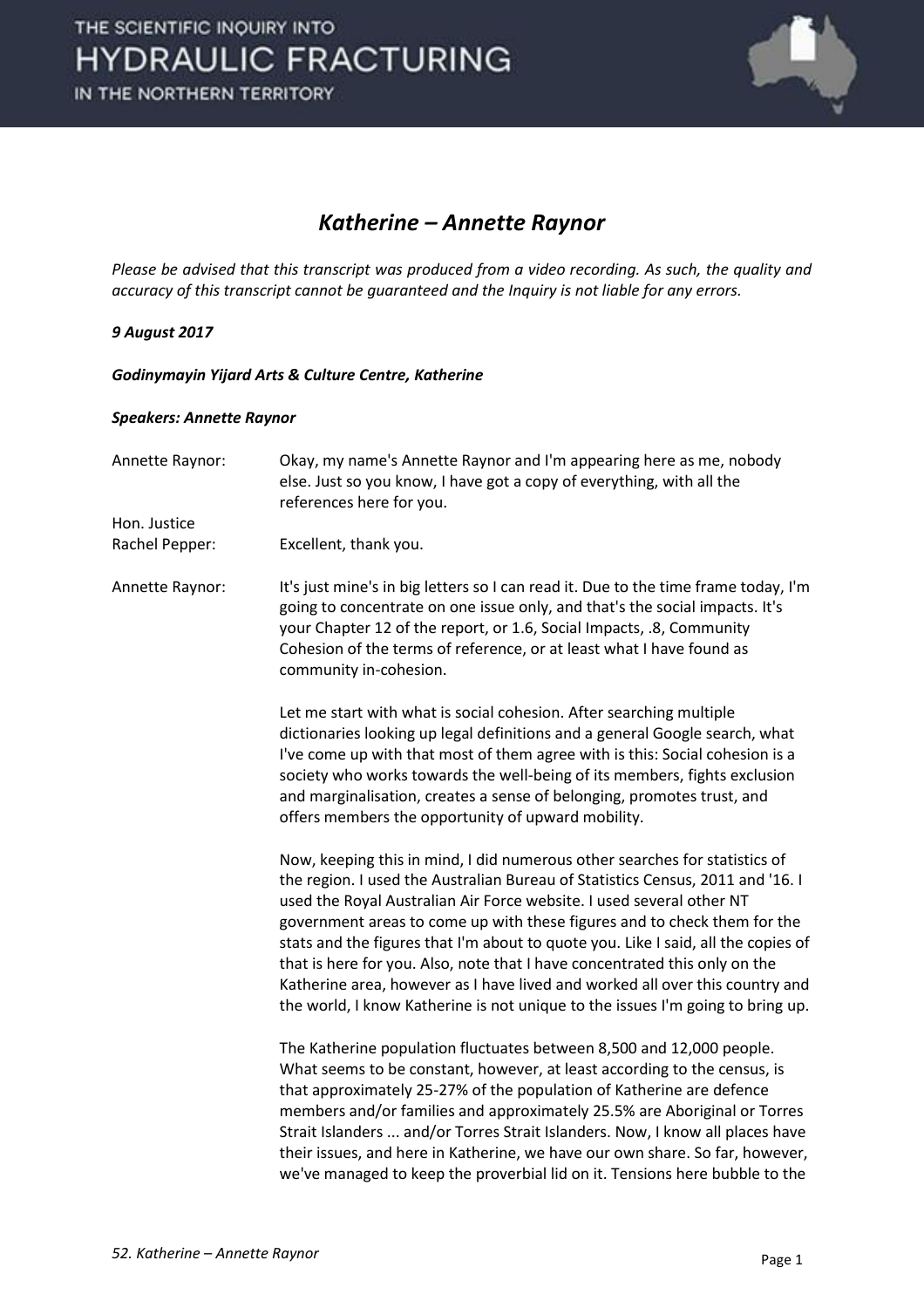

surface, and then quietly dissipate. However, at times, there are alot said behind closed doors.

 Katherine has been dealing with three major issues that threaten to explode at any given time. At least, that is what I've found for the 16 years I have lived here. These three issues are not spoken about in public, but only behind closed doors. Of course, there are other issues spoken about freely. The first issue is the issue of the haves and the have-nots. This is definitely not unique to Katherine, but can at times be very intrusive to life here. I'll give you one example of this. At a council meeting where people were stating they could not afford to pay another rate increase, and yes, it got quite heated at the time, people were already making decisions on what bills they could pay, and what they'd have to give up for that week, fortnight, or month.

 At this time, it was mentioned that \$70,000 for a part time position was not enough to live on, and could not attract people to that position. There was also a comment that one person said that they earned double that. This was at a time when the average median income in Katherine was \$53,500 per year for full time work. That's at least according to the census. This is just one example of the haves not understanding the have-nots, and the issues that that caused.

 The second issue is the black and white issue. This is a constant battle, at least behind closed doors, which bubbles just under the surface. This is one issue that I believe we will be looking at for some time, and the only reason it hasn't exploded yet is the fear of being branded a racist and/or legal prosecution, but is simmering just under the surface. The third issue is the defence versus civilian issue. Once again, this issue is huge and is on a constant bubble. There is a large amount spoken behind closed doors and especially at the moment with the PFAS/PFOS issue. It is truly simmering. Now, having seen this particular issue, defence versus civilian from both sides of the fence, I do understand why defence as a whole does not believe they have to worry or involve their selves in any one subject in the local area and why they don't take or get involved with issues that are important to the civilian population. However, being approximately 25% of the population here in Katherine, it has a huge impact on the decisions of Katherine.

 Unfortunately, most of those decisions are not made with Katherine in mind. After all, they don't live here permanently. It's not their home, so why should it matter to them? Having said that, so far here in Katherine, all these issues have been, on the whole, kept under control. But now, we face a new issue, the issue of fracking, the unconventional oil and gas industry. They are now bullying their way into this. Things have changed in Katherine, and I hope this isn't the straw that finally breaks Katherine apart. Some points I would like you to consider are: There is a very large group of people in Katherine that fear this industry. There is a large group of people who are scared to say or do anything in public regarding this industry. People have been threatened with losing their jobs if they stand up or speak out. I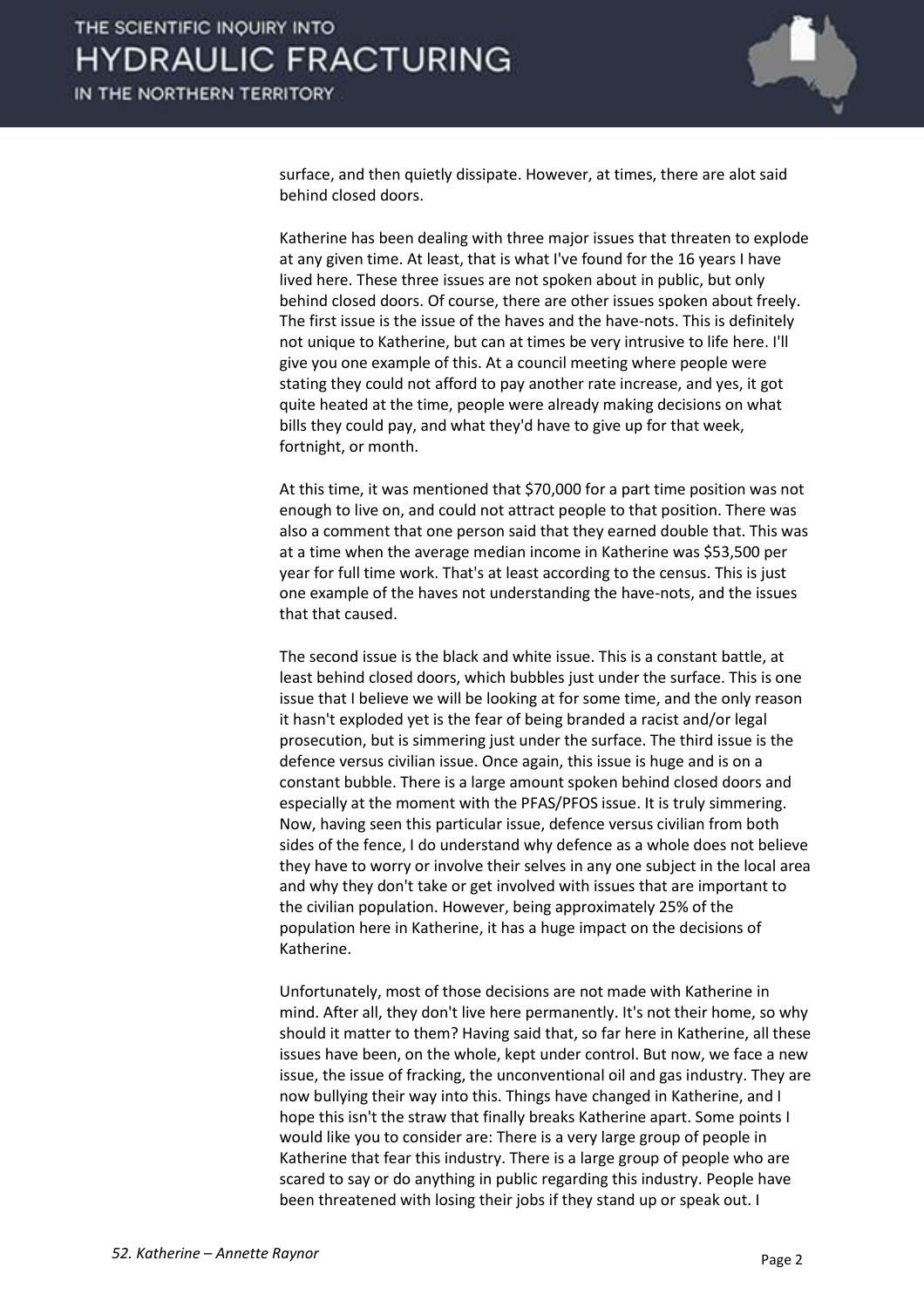

personally know one person who has lost their job because he did stand and speak out.

 People have had gag orders placed on them. People have also been bought. The brown paper bags are out in force. Businesses who have stood up to support the anti-fracking view have been told to remove items or patronage will cease. They also have received abuse by those who are for this industry. Many now will not stand up publicly due to this. After all, they do have their livelihoods to protect. Now, you might ask, where is my scientific evidence. Well, unfortunately, at least my understanding of the law, although it has been pointed out to me that I may have this wrong, so I need to re-look at it, but my understanding was that unless I tape every conversation I have, and therefore I'm breaking the law, or I expose somebody else who is already in fear by naming them and expose them, then how can I prove it?

 The fact that people are standing up, and these are people who have never stood up against anything before, are now standing up against this industry, should tell you that social incohesion is occurring. As I will not name or expose people, I will only state here my personal experiences. I have personally received multiple threats. I can't count them anymore. I have been constantly abused and downgraded. I have been offered bribes. I have had my personal property damaged. I have been refused service in businesses in Katherine. And all of this, just because I'm an anti-fracker and I have stood up. Before this issue, I had none of these issues here in Katherine before, however I had never, ever stood up for anything before either.

 Just for the record, no, I did not accept the bribe or the bribes. I also know of at least three other people who have been offered bribes, and numerous people who have stood up against this industry, who have taken the same or very similar abuse. Now, your interim report refers to this issue once, and that's on page 94, Chapter 12.2. While I agree that the other issues raised are issues that also need to be looked into seriously, you also need to look at what is happening in the communities. After all, under the terms of reference for the inquiry, social impacts, which was 1.6, community cohesion is listed. I personally do not see an end to the abuse I'm receiving now. If anything, I see this will only escalate in the future. My warning is once you've backed someone into a corner, there are two possible outcomes. The first one is that person eventually doesn't get up. The second, they come out fighting. I'll let you decide and ponder which one you believe I come under, and for that matter, which one applies to the population as a whole.

 My hope is this inquiry will take this into account seriously. As I keep saying, let's look at the big picture, the whole, complete picture. If you truly believe this industry has a social licence and there is only good social impacts, then let's put a referendum out there. Let us all have an open, honest, fair way where no fear of being outed, and no repercussions. Let's really find out who is right, and who is only deceiving or spreading misinformation. I personally don't see the light at the end of this tunnel. I believe we're in for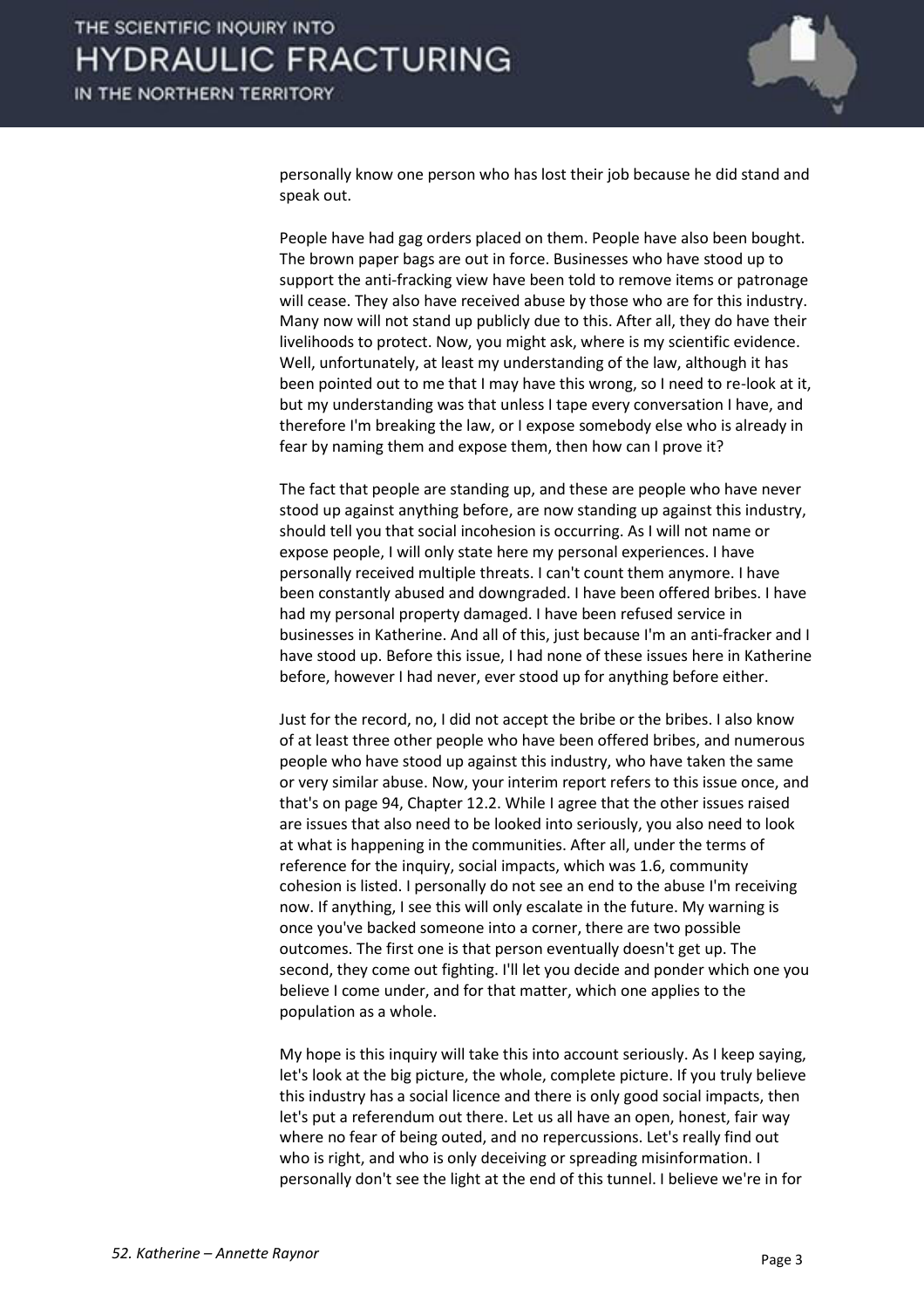

a long fight. And that has only just started. And I hope it doesn't come to total chaos.

|                                | In summing up, there is no perceived absence of social licence. There is<br>quite simply no social licence. There is no social cohesion, but instead, this<br>issue and this industry has and is causing major fractures within the<br>community, and I believe will continue to fracture the community for as<br>long as this industry continues to push and bully the residents of the<br>community. While the threats of losing your job, being sued, and a multiple<br>of other threats hang over people's heads, the social impacts are only just<br>starting to show and crack to the surface. This must be seriously taken into<br>account. Our community's lifestyles, health, country, and general way of life<br>depend on that. |
|--------------------------------|--------------------------------------------------------------------------------------------------------------------------------------------------------------------------------------------------------------------------------------------------------------------------------------------------------------------------------------------------------------------------------------------------------------------------------------------------------------------------------------------------------------------------------------------------------------------------------------------------------------------------------------------------------------------------------------------------------------------------------------------|
|                                | Now, I want to reiterate, this is my opinion, but if you ask people behind<br>closed doors, taking away the threats that exist, I know you will find that<br>what I have stated here to be true, and not perceived, or full of<br>misinformation. I await your questions.                                                                                                                                                                                                                                                                                                                                                                                                                                                                  |
| Hon. Justice<br>Rachel Pepper: | Miss Raynor, thank you very much for that firsthand account. Good on you<br>for standing up and coming here today, and obviously that entails a degree<br>of bravery on your part, given what you've told us about the threats and<br>personal abuse. So I commend you for stepping up and coming here today.<br>Thank you very much. Any questions? Yes, Professor Hart?                                                                                                                                                                                                                                                                                                                                                                  |
| Professor Hart:                | The first question I have is you gave us, as you said, your experiences of<br>those who are against fracking. Do you know whether the same occurs on<br>the other side, those of who are for fracking being threatened or<br>intimidated, or whatever?                                                                                                                                                                                                                                                                                                                                                                                                                                                                                     |
| Annette Raynor:                | No, I don't. The people I know that are for it have never mentioned anything<br>in that way, shape, or fashion to me, so I can't answer that honestly.                                                                                                                                                                                                                                                                                                                                                                                                                                                                                                                                                                                     |
| Professor Hart:                | Okay. Can I also ask you  You addressed the social cohesion situation. Very<br>quickly, could you explain the basis of your objection to this particular<br>industry?                                                                                                                                                                                                                                                                                                                                                                                                                                                                                                                                                                      |
| Annette Raynor:                | I think they've come out completely wrong. They will not answer a question<br>straight. When they do answer a question that you pose to them, it's half<br>true, and you can prove  sorry. You can prove it's only half true. An<br>industry that won't answer your questions, or will only answer half of the<br>question with half the truth does not, in my opinion, deserve to be<br>respected, let alone have a social licence.                                                                                                                                                                                                                                                                                                       |
| Professor Hart:                | Okay. Thanks for that, because I think that explains  You made a comment<br>that many people in Katherine fear the industry, do I take from that<br>response that the fear is that they are not fully informed, the information<br>transparency, those sorts of                                                                                                                                                                                                                                                                                                                                                                                                                                                                            |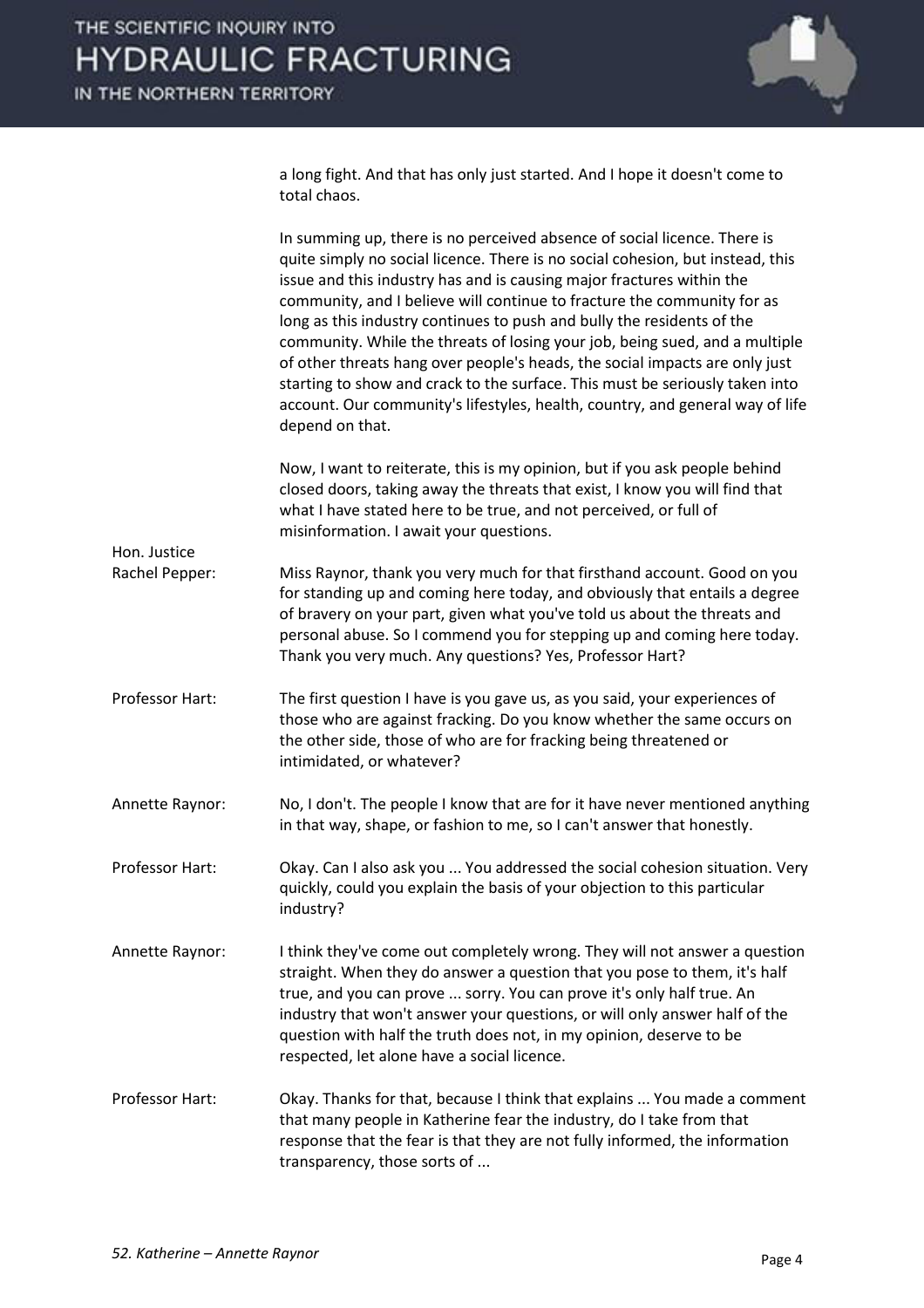# THE SCIENTIFIC INQUIRY INTO **HYDRAULIC FRACTURING**

IN THE NORTHERN TERRITORY



| Annette Raynor:                | I don't think the fear's the fact that they're not fully informed, because<br>we've had to go out and inform ourselves.                                                                                                                                                                                                                                                                                                                                              |
|--------------------------------|----------------------------------------------------------------------------------------------------------------------------------------------------------------------------------------------------------------------------------------------------------------------------------------------------------------------------------------------------------------------------------------------------------------------------------------------------------------------|
| Professor Hart:                | Okay.                                                                                                                                                                                                                                                                                                                                                                                                                                                                |
| Annette Raynor:                | I think the fear is the losing your job, being pushed and gagged, being<br>threatened. The fear of standing up in this town is monstrous. The amount<br>of people that come past and will give you a quick sly thumbs up and keep<br>running because they are scared to be seen, to even talk to an anti-fracker if<br>you're being stood up, they're scared to even say hello to you on the street<br>in case they have been grouped with you.                      |
| Professor Hart:                | Yeah, yeah. So do people in Katherine really believe that fracking is going to<br>occur here, or relatively close to here? Is it a personal thing there, is it just<br>we don't like the industry?                                                                                                                                                                                                                                                                   |
| Annette Raynor:                | I think it's a bit of both.                                                                                                                                                                                                                                                                                                                                                                                                                                          |
| Professor Hart:                | Bit of both?                                                                                                                                                                                                                                                                                                                                                                                                                                                         |
| Annette Raynor:                | I think it's previous local member was not the most approachable person,<br>made it  There was fracking happening 50ks in a straight line from here. I<br>personally have got a licence pending over my property. Now, whether that<br>ever goes ahead or not's another thing, but I only live 16ks from the post<br>office via road so I'm not out in the sticks.                                                                                                   |
| Professor Hart:                | No.                                                                                                                                                                                                                                                                                                                                                                                                                                                                  |
| Annette Raynor:                | It's not just Katherine. It is the whole industry. If you want to put it down<br>and hide it somewhere, we then go, "Well, who's going to monitor it?" It's<br>out in the sticks. You can't get the politicians past the Noonamah line as it is,<br>the Berrimah line. They won't come to Katherine because it's too far. What<br>makes you think they're going to go down the road and out in the bush to<br>monitor and watch it? We've all seen it happen before. |
| Professor Hart:                | Yeah. You probably know that we have the capacity for recommending, at<br>least, so-called no-go zones. Yeah, the obvious ones would be national parks<br>and the like, but what would you say, if in fact we recommended a no-go<br>zone some distance around Katherine? Would that assist the situation or<br>not?                                                                                                                                                 |
| Annette Raynor:                | I don't think it would stop the fear simply because, to me, that wouldn't<br>solve the multiple of issues that I see with this industry. It wouldn't stop me<br>from being against this industry. Therefore, it's not taking away the fact that<br>I'm still going to be abused because I stood up and said I'm against it.                                                                                                                                          |
| Professor Hart:                | Right. Thank you.                                                                                                                                                                                                                                                                                                                                                                                                                                                    |
| Hon. Justice<br>Rachel Pepper: | Yes, Dr. Anderson?                                                                                                                                                                                                                                                                                                                                                                                                                                                   |